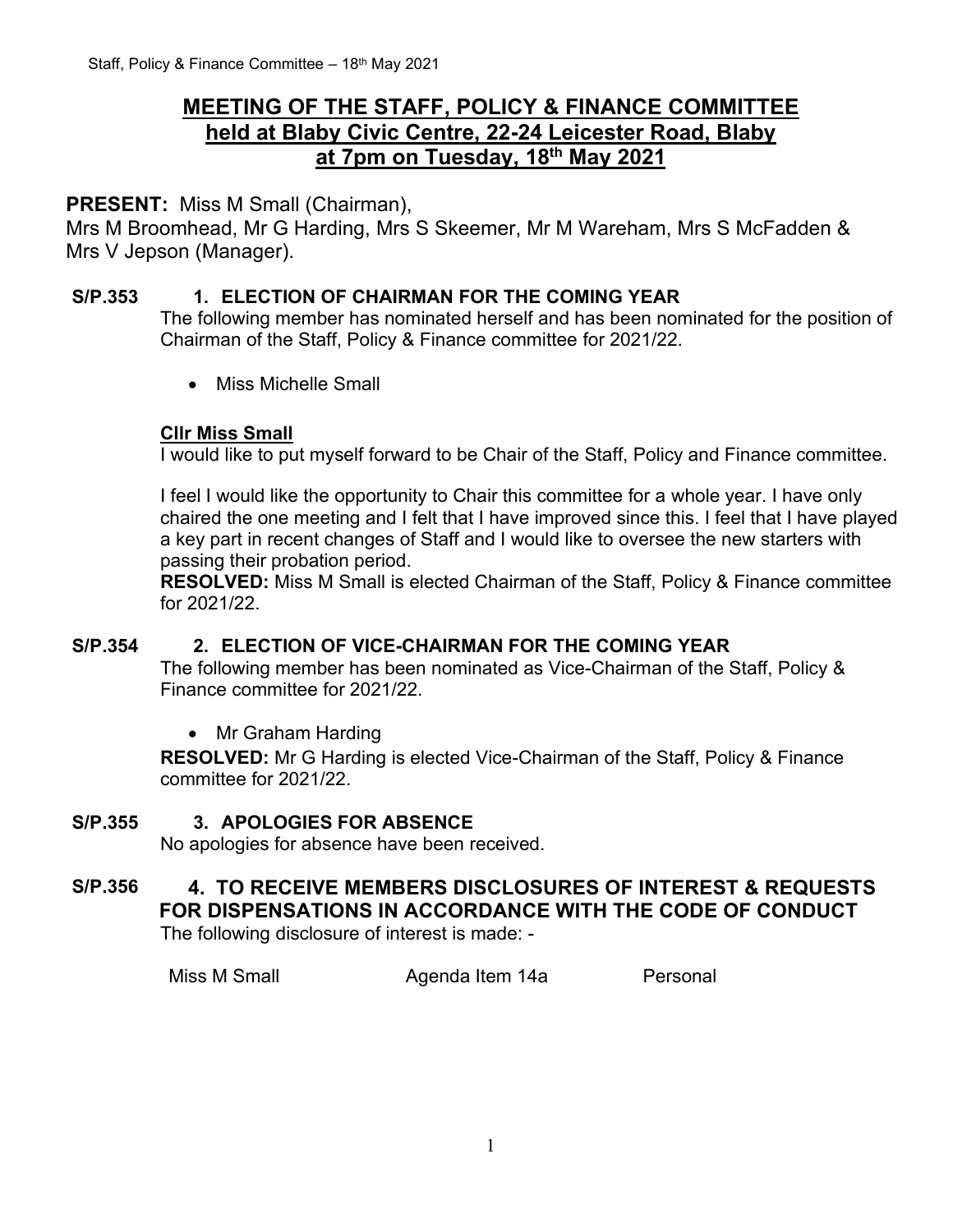## **S/P.357 5. STAFFING MATTERS**

#### **a) Administration Assistant**

9 interviews for the Administration Assistant's role were conducted on Tuesday, 11<sup>th</sup> May 2021.

The successful candidate has accepted the role and will start on Tuesday, 1<sup>st</sup> June 2021.

Both the manager and admin assistant will be on annual leave from Monday, 9<sup>th</sup> August to Friday, 13th August 2021 so the office will be closed for the 5 days.

#### **b) Senior Groundsman**

The Senior groundsman has been on the sick since Monday, 17<sup>th</sup> May 2021 and at the moment we are unsure when he will be able to return to work.

### **c) Staff Wellbeing - Office Revamp**

Members discussed purchasing new furniture for the main office to help to give it a happy environment feel.

**RECOMMENDTION TO COUNCIL:** The manager is given delegated powers to purchase new office furniture, desks, chairs, storage cupboards, plants etc. up the value of £2,500.00. Funds are to be taken from the EMR – New & Replacement Equipment Savings Account.

## **S/P.358 6. TO RECEIVE & CONSIDER STAFF APPRAISALS**

All members have been issued with a copy of the following staff appraisals: -

- Mrs Vicki Jepson Manager
- Mr Michael Scriven Senior Groundsman
- Mr Neil Pullen Full-time Groundsman
- Mr Allen Upton Part-time Groundsman

**AGREED:** Members are happy to accept these appraisals.

## **S/P.359 7. TO REPORT UPDATE ON STAFF TRAINING**

The manager has successfully completed a 4-day virtual Managing Safely training course which is approved and validated by the Institution of Occupational Safety and Health in association with the Councils appointed Health & Safety company, Ellis Whittam.

## **S/P.360 8. TO CONSIDER QUOTATIONS RECEIVED FOR THE COUNCIL'S IT SUPPORT**

All members have been issued with quotations for the Councils IT support.

| <b>Quotation 1</b>               | <b>Quotation 2</b>                                     |
|----------------------------------|--------------------------------------------------------|
| <b>Symantec Cloud Email</b>      | Costing: -                                             |
| Safeguard $x$ 3 = £6.27          | The following costings are based on protecting 6       |
| Office 365 Premium $x$ 3 =       | Devices (2 x PCs, 2 x Laptops, 2 x Servers) and also 3 |
| £28.20                           | email accounts with one of them being a shared mailbox |
| <b>Contract Supported Active</b> | (Events) not needing a full Office 365 License.        |
| Directory Server = £100.00       |                                                        |
| <b>Contract Support Client</b>   | Bitdefender Cloud Security - £8.88 p/m                 |
| System = $£50.00$                | Bitdefender Email Security - £3.60 p/m                 |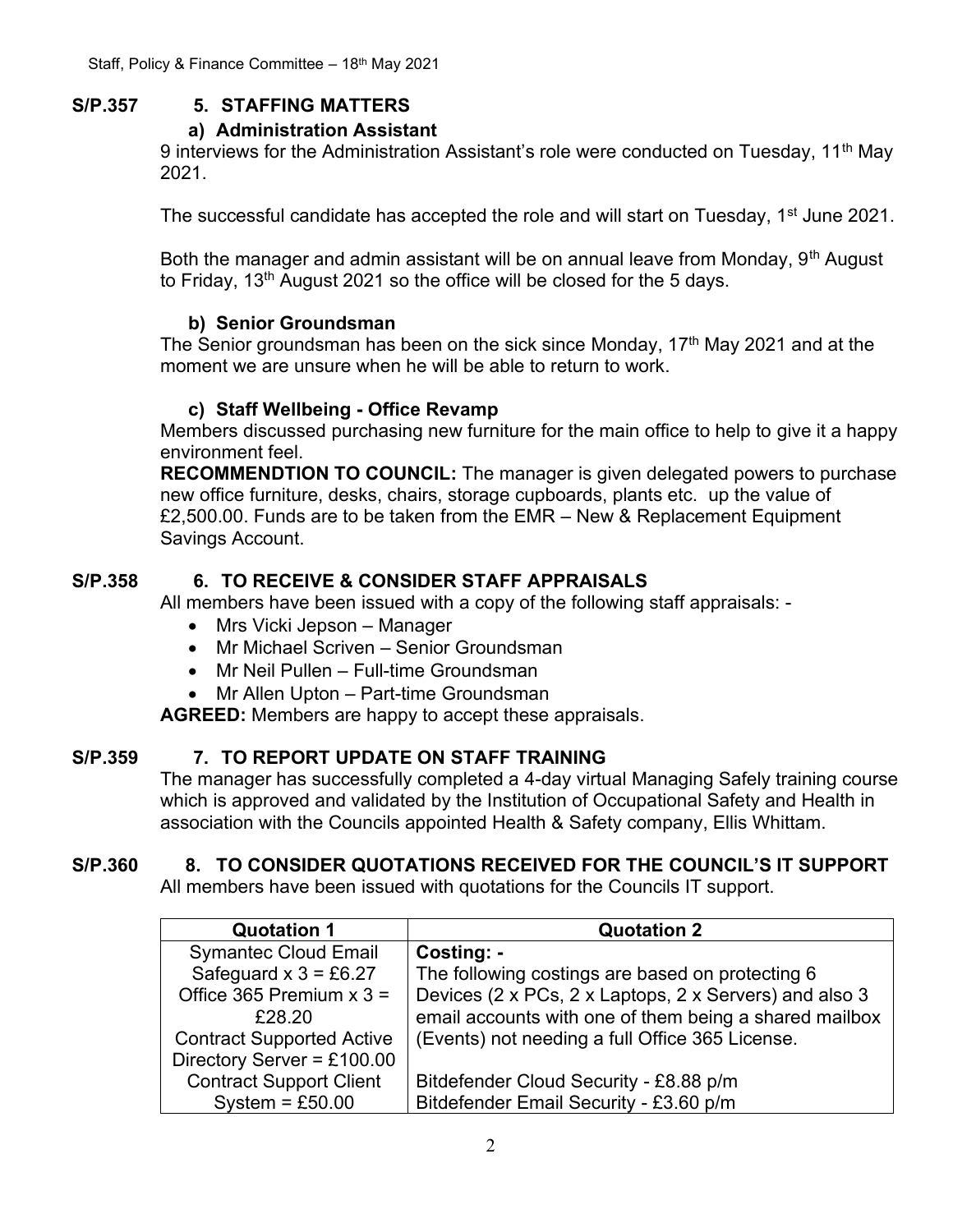| Saas Backup for Microsoft<br>Office $365 = £7.20$<br>Exclaimer of Office 365 =<br>£2.91 | Microsoft 365 Business Standard - £18.80 p/m<br>Exclaimer Cloud Signatures for Office 365 - £2.91<br>p/mTotal Monthly Charge payable to Inty - £34.11 +<br>vat                                                                                                                                                                                                                                                                      |
|-----------------------------------------------------------------------------------------|-------------------------------------------------------------------------------------------------------------------------------------------------------------------------------------------------------------------------------------------------------------------------------------------------------------------------------------------------------------------------------------------------------------------------------------|
|                                                                                         | These are on a rolling monthly basis so we can<br>add/remove licenses if/when needed.                                                                                                                                                                                                                                                                                                                                               |
|                                                                                         | (Office 365 would be transferred direct to a company<br>called Inty, the benefit of this is if the Parish Council<br>wished to change their IT provider in the future, the<br>Council would always have control of their own 365<br>account and billing).                                                                                                                                                                           |
|                                                                                         | <b>Support Costs</b><br>On top of the above we would charge $£140 + \text{vat per}$<br>month for support.                                                                                                                                                                                                                                                                                                                           |
|                                                                                         | This would include all telephone, email and remote<br>support. The only time we would charge in addition to<br>this would be for onsite visits for installation.                                                                                                                                                                                                                                                                    |
|                                                                                         | <b>Setup Costs</b><br>In order for us to implement the changes to allow us to<br>take over the network and also to change the password<br>to ensure our current IT provider no longer has remote<br>access, we would need approximately 4-6 hours to<br>complete this, this will be both onsite and offsite<br>work. The cost of this is $£300 + vat$ and can be spread<br>over the 12 months or paid upfront, whichever suits you. |
|                                                                                         | We would love to work with you and Blaby Parish<br>Council so if you have any questions or if we need to<br>"tweak" anything, please do let us know.                                                                                                                                                                                                                                                                                |
| <b>TotalPer Month =</b><br>£194.58 + VAT                                                | Total Per Month Inty = £34.00 + VAT<br>Total per Month for Support = £140.00 + VAT<br>Total Monthly Costs = £174.11 + VAT                                                                                                                                                                                                                                                                                                           |
|                                                                                         | Plus, the one-off setup fee of £300.00 + VAT                                                                                                                                                                                                                                                                                                                                                                                        |

**RESOLVED:** Accept quotation number 2 for the Councils IT support, this contract will begin on the 1<sup>st</sup> September 2021 for a 12-month contract as we have a 3-month cancellation contract with our current supplier.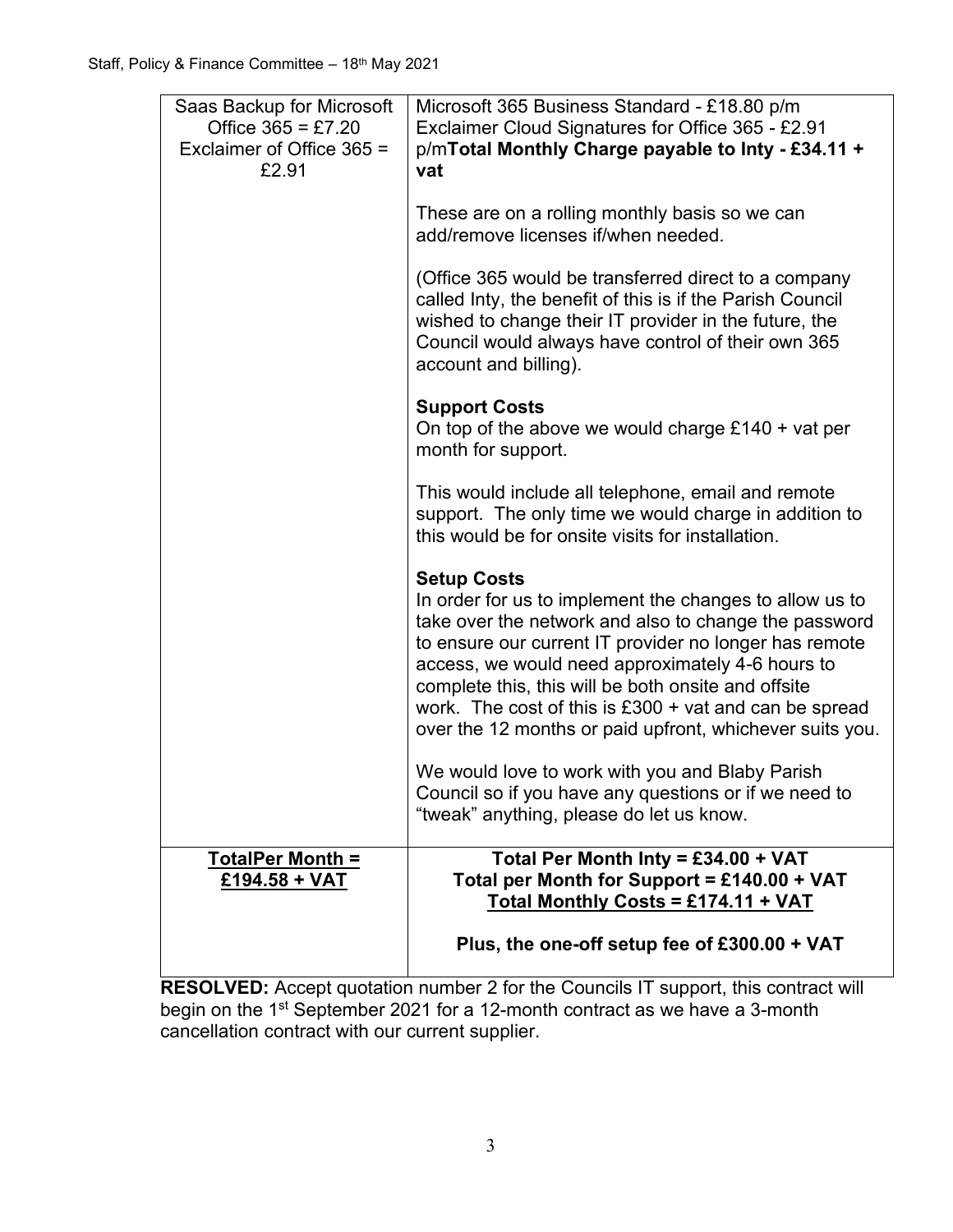## **S/P.361 9. TO REPORT UPDATE ON BLABY CIVIC CENTRE TENANTS**

Members considered the hire fees for the Acorn room at the Civic Centre: -

#### • **Acorn Room**

One Year Contract =  $£1,100 + VAT$  per month. Two Year Contract =  $£1,050 + VAT$  per month. Three Year Contract =  $£1,000 + VAT$  per month. **RESOLVED:** Accept the above monthly fees for the lease of the Acorn room. **AGREED:** Advertise the lease of the Acorn room.

#### **S/P.362 10. TO CONSIDER ROOM HIRE FEES**

Members considered the current room hire fees for the following meeting rooms: -

• Northfield Room

**RESOLVED:** Up to 8 people = £10 + VAT per hour

• Oakfield Room

**RESOLVED:** Up to 50 people = £25 + VAT per hour

• Acorn Room (if not leased out)

**RESOLVED:** Up to 50 people £25 + VAT per hour

• Out of Hours Charge

**RESOLVED:** Charge an additional £10 for the Opening & Closing of the Civic Centre for out of hour meetings.

#### **S/P.363 11. TO CONSIDER THE SALE OF THE TRAILER**

In June 2018 we purchased a Ifor William Trailer (LM 105G HD SW Sides 8' Skids & PS) which we paid £2,640 for but we no longer use it. **RESOLVED:** The manager is given authority to sell the trailer for the best price.

## **S/P.364 12. TO RE-CONSIDER THE PURCHASE OF A REPLACMENT COUNCIL VEHICLE**

Back in December 2020 it was agreed we could purchase a replacement vehcile which was priced at £12,995 + VAT but due to the pandemic the vehcile is no longer avaialalbe.

This new vehicle will replace the Nissan Cabstar and we would expect to either do a part exhange or sell it privately.

**RECOMMENDATION TO COUNCIL:** The manager is given delegated authority to purchase a replacment vehcile up the the sum of £20,000. Funds are to be taken from the EMR – Vehicle Replacement Savings account.

**RESOLVED:** The manger is given delegated authority to sell or part exchange the Nissan Cabstar.